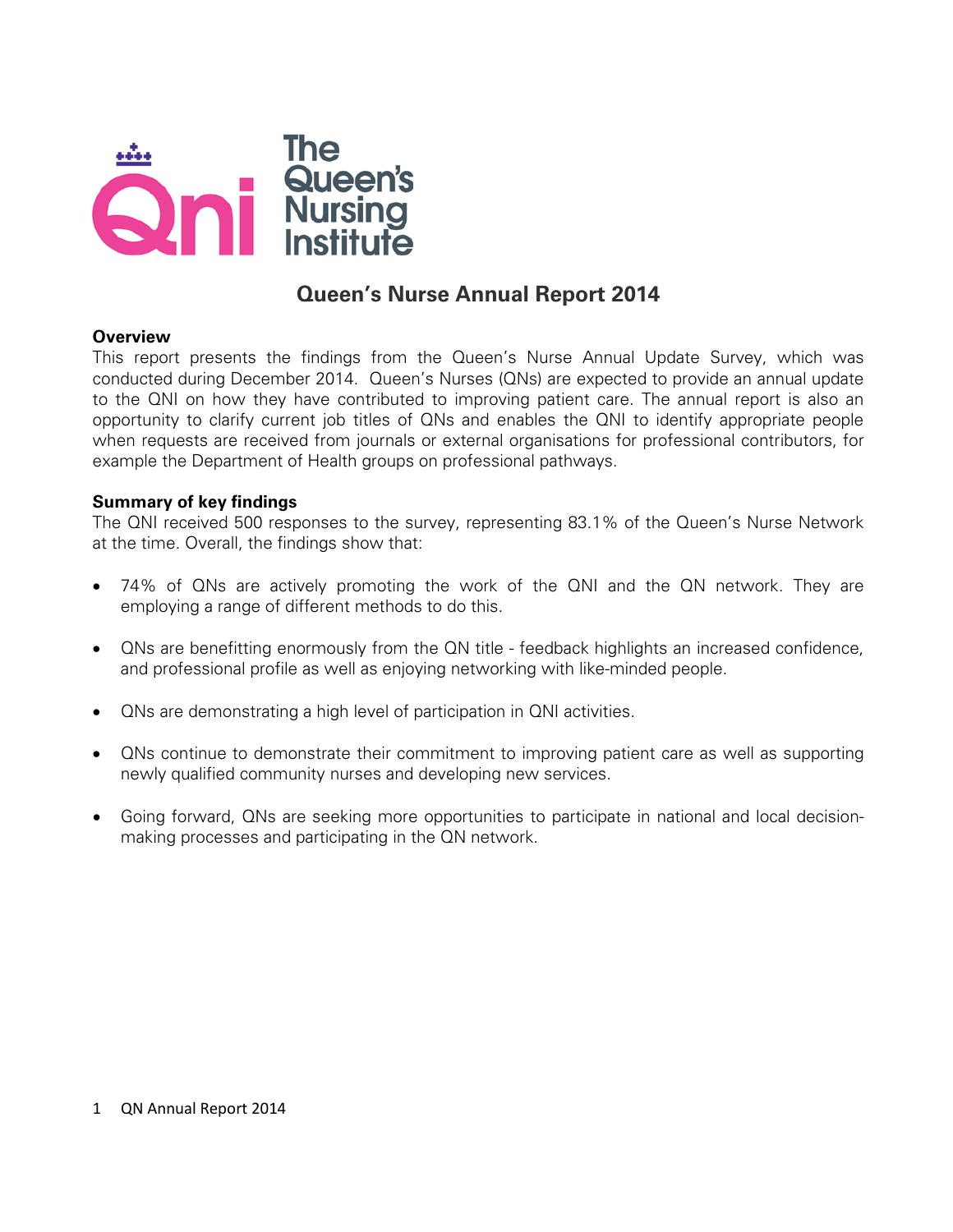### **QN regional groups**



**Figure 1 – QNs by region** 

Figure 1 shows the number of QNs in each region. QNs in the North West, South West, South East and West Midlands represent 49% of the network - followed by East Midlands, London and Yorkshire and the Humber representing 26.2% of the network.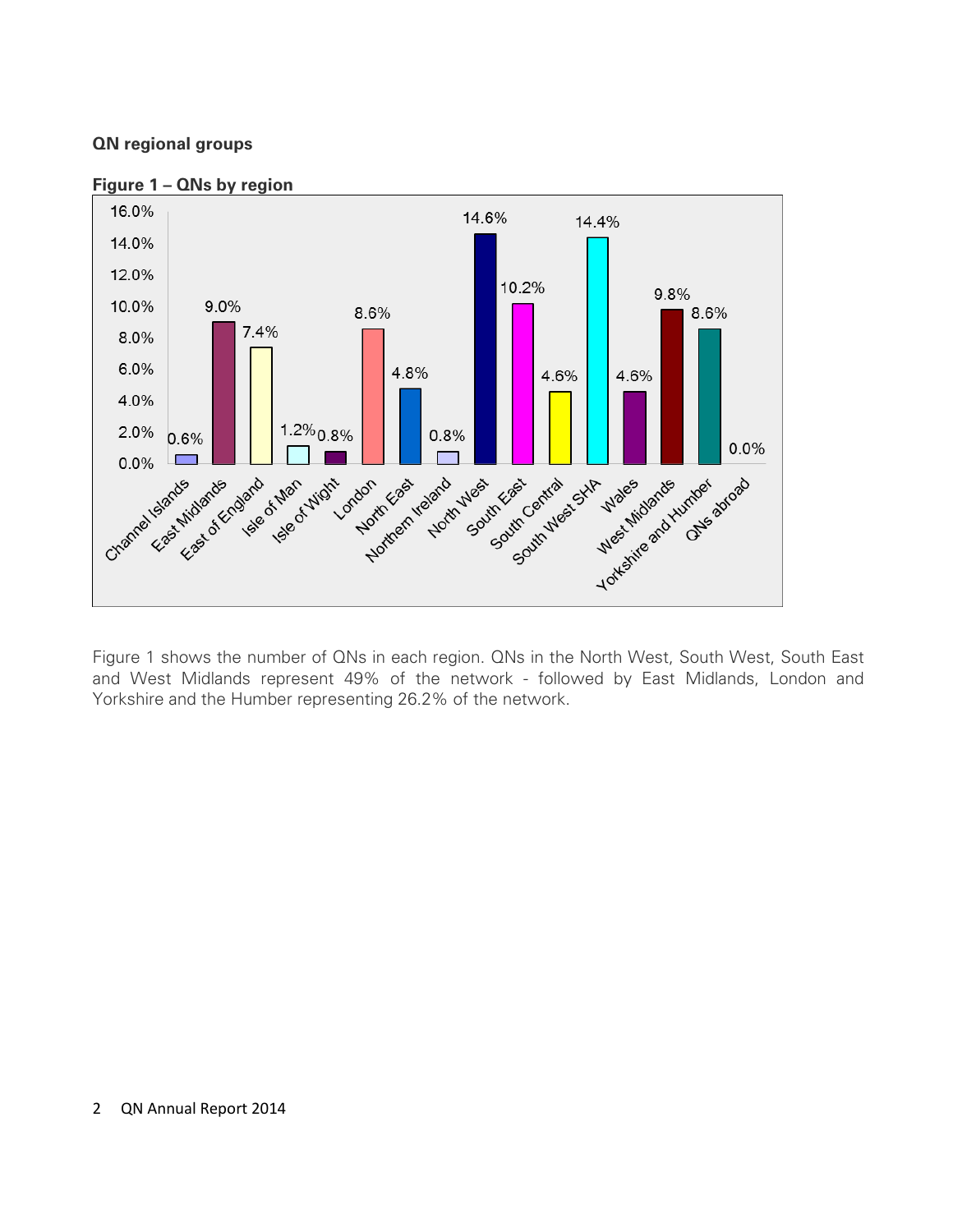### **Contributing to improving patient care**





In the last year, QNs made a significant contribution to improving patient care. As figure 2 shows the type of contribution most likely made by QNs was providing mentorship and educational support to a student or colleague at 79.3%. Involvement in developing a project or service locally at 69.2% of survey respondents and this was closely followed by involvement in relevant policy work at a local level with 52.6% of survey respondents.

QNs provided detailed information about the difference they made in 2014; a small sample of responses is listed below:

- Developing skin cancer services in the community setting along with the London Cancer Alliance.
- I have been involved in the development of electronic patient record aiming to make it more streamlined for nurses on the ground and also enabling the service to better demonstrate outcomes from the data that is recorded on the system.
- I am continually facilitating learning for student district nurses, marking portfolios and teaching where appropriate. Over the past year I have been involved with a team renewing policy on continence and catheter care.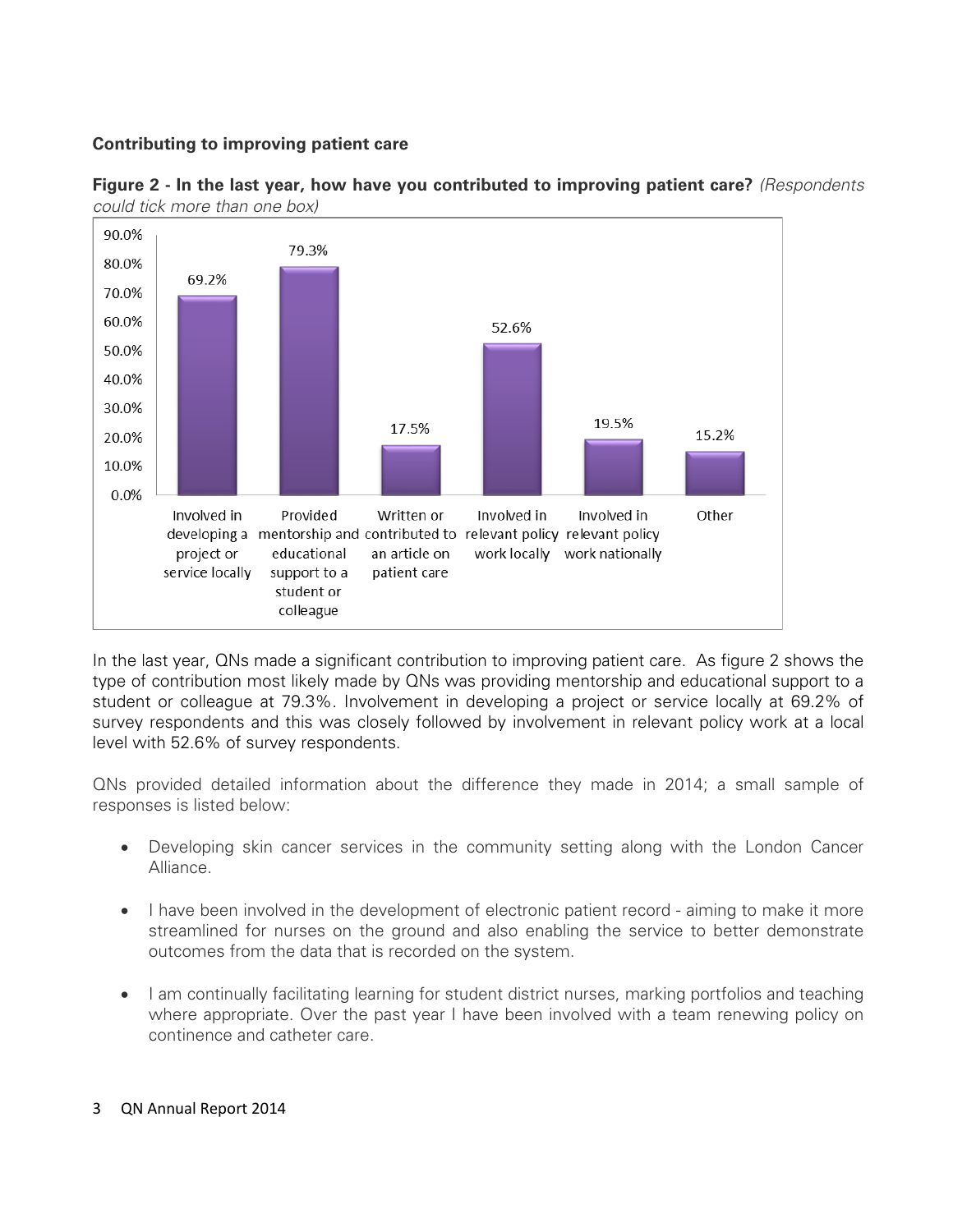- Developed 'drop in clinics' within sheltered accommodation. Service provided by ANP and nurse practitioners. This will reduce the amount of GP appointments. Pilot- providing training in residential homes to improve staff understanding of conditions and basic skills to prevent unnecessary GP call out and A/E admission. Developed local catheter formulary, catheterisation policy and procedure in conjunction with Continence Nurse Specialist.
- Involved in bringing concerns about staffing and advocating for patient safety to senior management. Also supporting newly qualified nurses starting in community nursing.
- I have set up a patient forum and developed a pilot over the last 12 months re: lymphedema specific yoga group for our patients.
- I have assisted the local Clinical commissioning group in the planning and development in care home education and support projects throughout Lincolnshire. I have contributed to training over 200 healthcare staff via continence educational sessions. I am involved in preparatory work regarding education and support of non-qualified healthcare personal in Lincolnshire, Cambridgeshire and Norfolk.
- I developed a new holistic assessment tool for use in the community which has the patient story at the centre of the document allowing for care to be better planned to meet patient outcomes. The document is now used by community nurses across ELHT and a 6 month audit indicated a significant improvement in history taking and care planning. I have developed a record keeping training pack which is designed to focus on how records keep patients safe rather than the other available training which is focused on keeping the nurses safe. Following a pilot this has been uploaded electronically and is due to be adapted for hospital use as well as community. I have mentored two new team sisters and a new clinical team leader this year. I am writing a chapter for the QNI community Nursing Text Book.''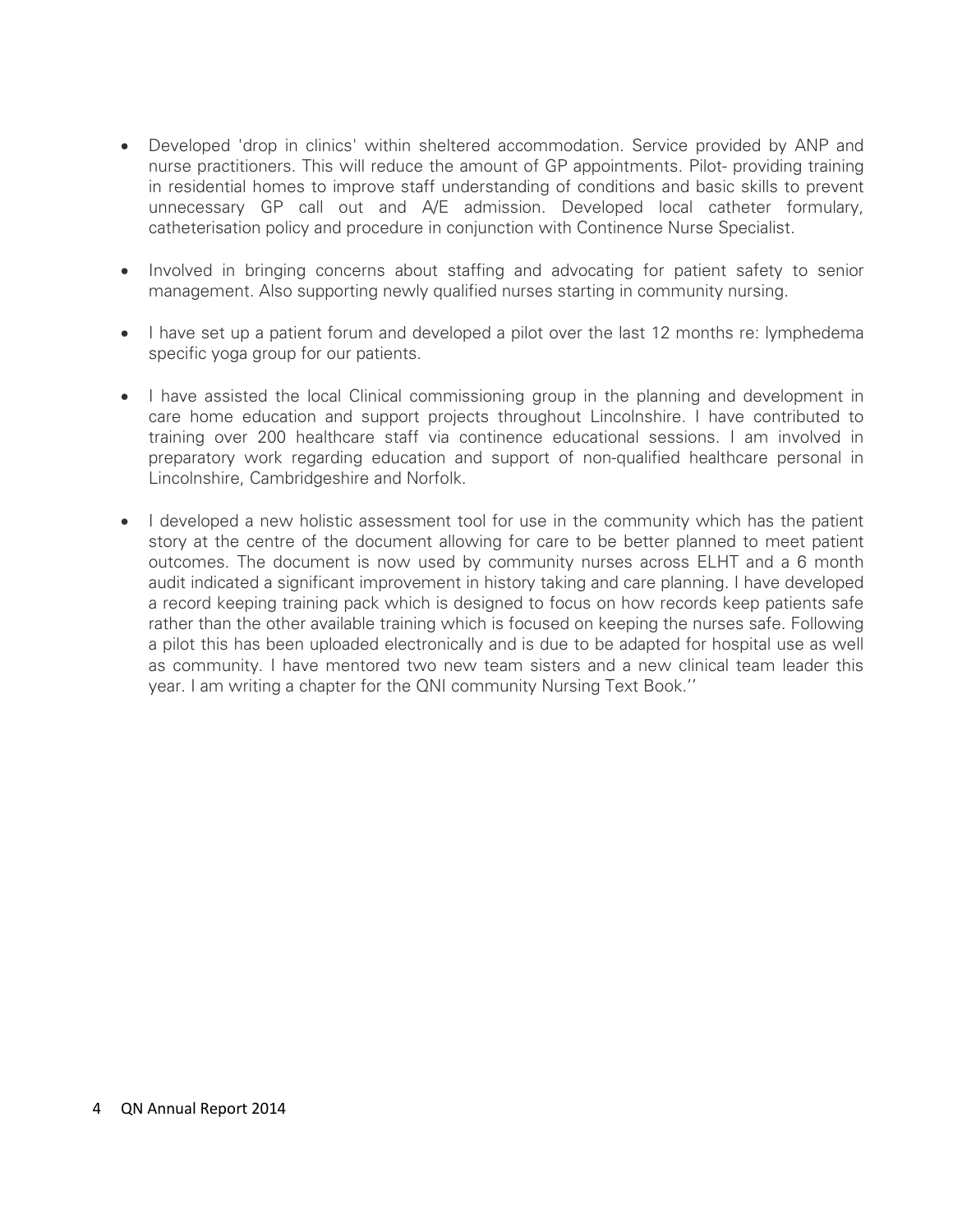# **Promoting the Queen's Nurse title**



**Figure 3 - In the last year how have you promoted the Queen's Nurse title?** *(Respondents could tick more than one box)*

Figure 3 shows that in the last year QNs have employed a range of different methods to promote the QN title. Over 32% of survey respondents preferred promoting the QN title through the dissemination of information to colleagues and managers. Another favoured method was presenting at local nurse meetings with just over 20% of respondents. An interesting finding is that 16% of respondents helped someone to apply for a QN title.

A sample of responses is given below:

- Interviews with communications team and twitter regarding the Queen's Nurse title and what it means, working with Soton University and to show Queen's Nurses across all ages.
- I have actively encouraged colleagues to apply for the QN title. I have offered support in the application process and offered to write supporting comments for them. The CQC recently assessed us and my success at the QNI application last year was highlighted by the CQC as an example of outstanding achievement. So thank you.
- I wear my lanyard with pride and discuss the QNI at any opportunity. My DN Team all have the details and use the QNI as a point of reference. We are avid twitter followers too.
- Distributed leaflet Encouraged new staff to access online activities.
- 5 QN Annual Report 2014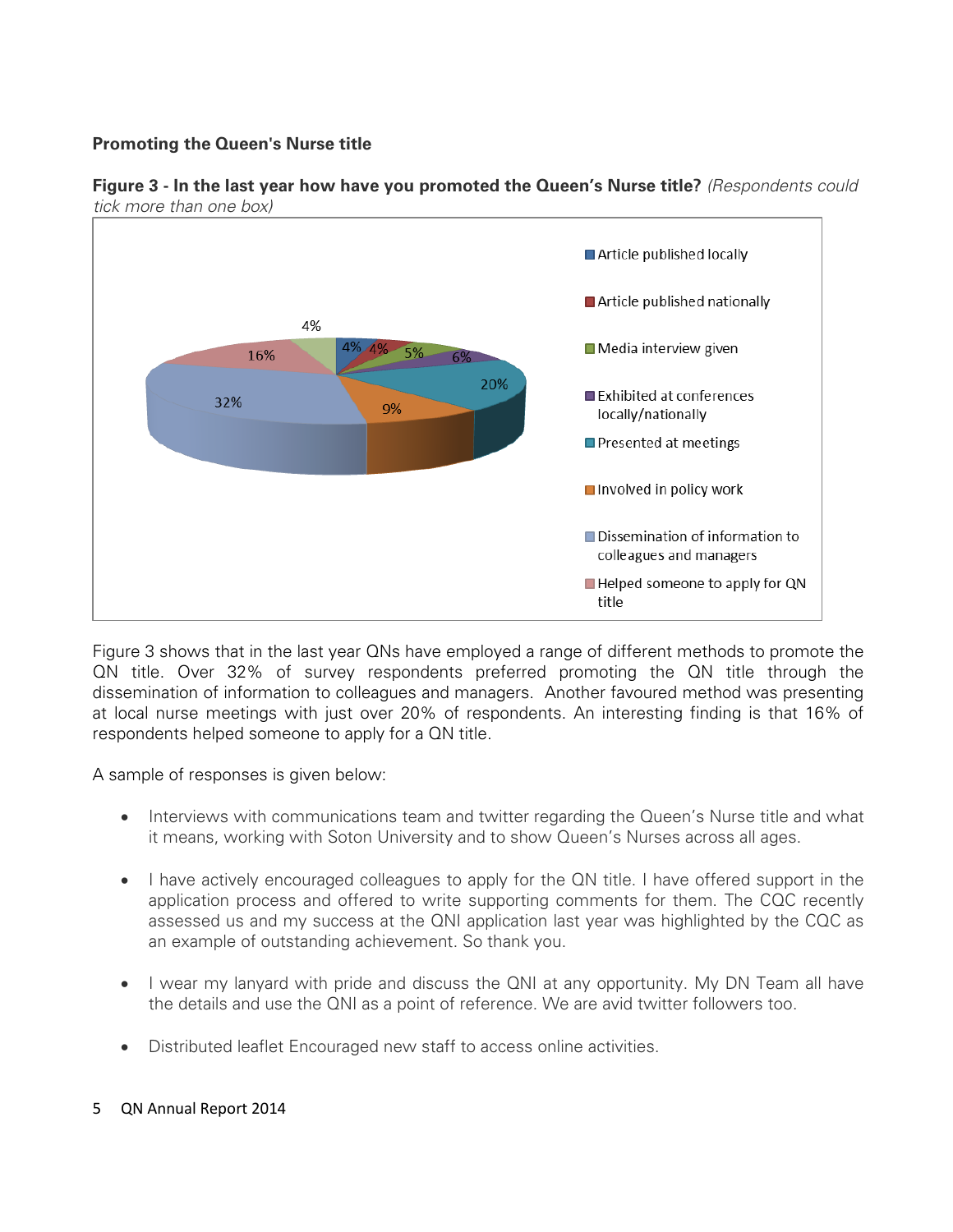# **Benefits of being a QN**



**Figure 4 - In the last year, how have you benefitted from being a QN?** *(Respondents could tick more than one box)*

In 2014, the benefits to survey respondents of being a QN were considerable. Figure 4 shows that 4 out of the 8 responses received 50% and above, with the highest response - networking with other QNs -achieving nearly 67% - closely followed by raising professional profile and recognition of title.

There is no doubt that nurses value the QN title, a sample of the responses is given below:

- By being a Queen's nurse you feel you are an ambassador for quality nursing and high standards of care which should be the norm. Hopefully it confirms to patients and relatives that delivering quality care is very important to you as a professional. This is essential at a time that nurses are being scrutinized in the media.
- Becoming a Queen's Nurse has enabled me to engage with other QNs and share good practice, but it has also generated conversations in my place of work, both raising he profile of district nursing, Queen's Nurses, and also boosting my confidence.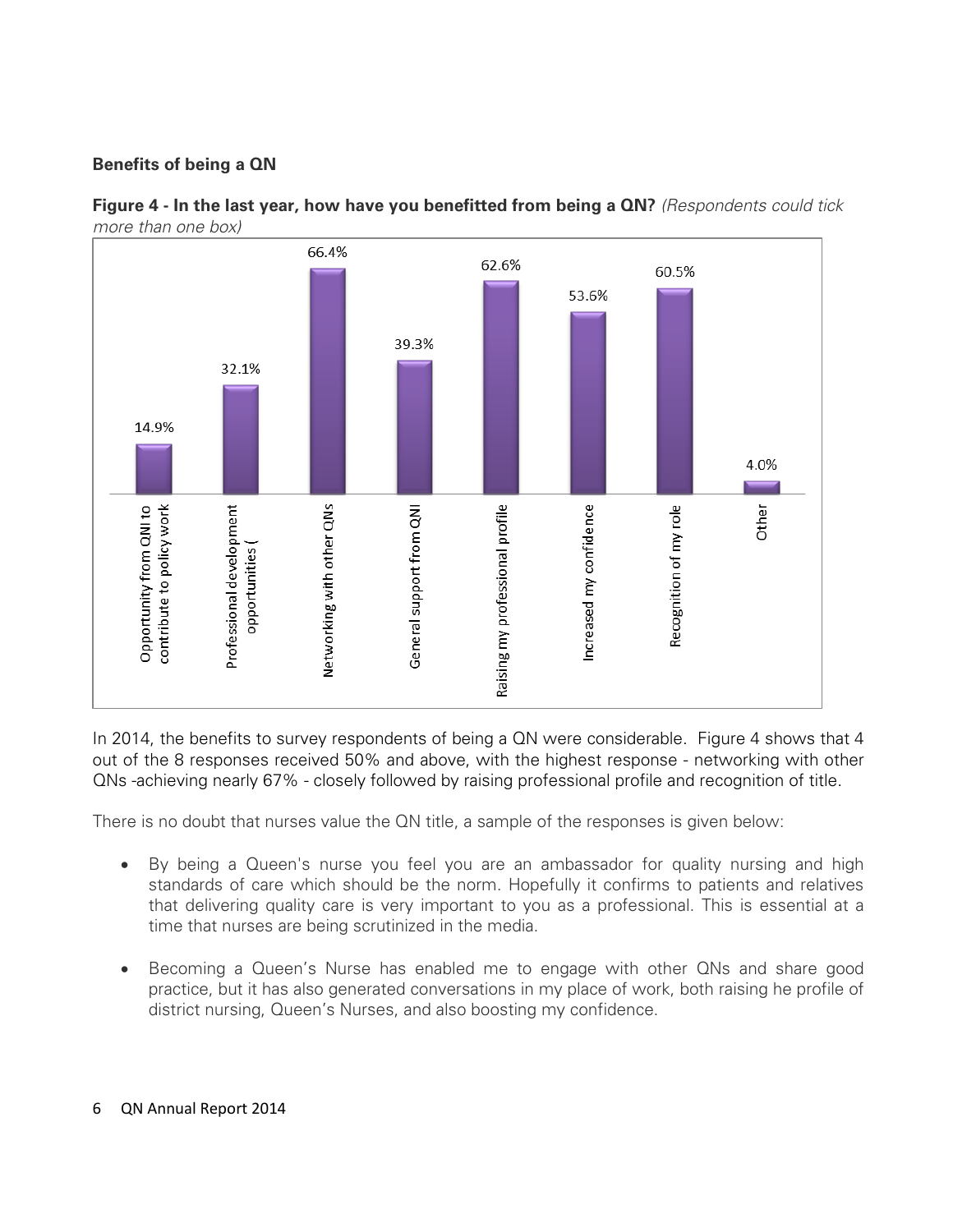• To be accepted into the QNI last year was the highest point in my Professional career. I was honestly so humbled by the experience. It is the recognition of my practice, experience and patient care by my peers that means so much to me.

# **Involvement in other activities as a QN**

Over 130 respondents to the survey provided details about other activities they had been involved in as a QN.

A selection of these activities is detailed below:

- I have contributed to a book review when asked to by the QNI.
- Core member of the Chief Nursing Officer's BME advisory group.
- Teaching students and nurses about palliative care or communication skills role modelling and mentoring.
- I am a planned contributor to the new DN handbook around public health.
- I will be presenting at this year's QN conference with a colleague in Birmingham.
- I have been involved in trying to improve documentation (in particular assessments and care planning) completing consent to treatment, improving CQC inspection standards. Bringing a standard of district nursing that runs across our organizsation.
- Asked to be care and compassion champion for CCG.

# **Support from the QNI**

Over 150 respondents to the annual survey provided details about other support they would like to receive from the QNI. This information is vital for future planning to ensure we support QNs in a relevant and appropriate way.

A small sample of the responses is listed below:

- I would like the opportunity to access more training and workshops around as Leadership skills and policy
- Just to continue with the ongoing support.
- I would like to get more involve in relevant policy work nationally.
- I would value the opportunity to be more involved at a national level, particularly in the discussions surrounding community nursing and integrated care. I also have some thoughts on the registration of health visitors in the future which I would value sharing with fellow community nurses.
- Would love to be involved in anything to help promote the work of nurses in general practice and the great work they do for patients.
- QNI has been great and a great source of contact for further queries I have had, good to have email contacts of other QNs.
- I view the QNI as highly supportive of me and my role it is very easy to become isolated and ignored within such a huge trust when you are such a small service. Knowing that the QNI are behind me and being able to access support from other QN's is a huge bonus to me.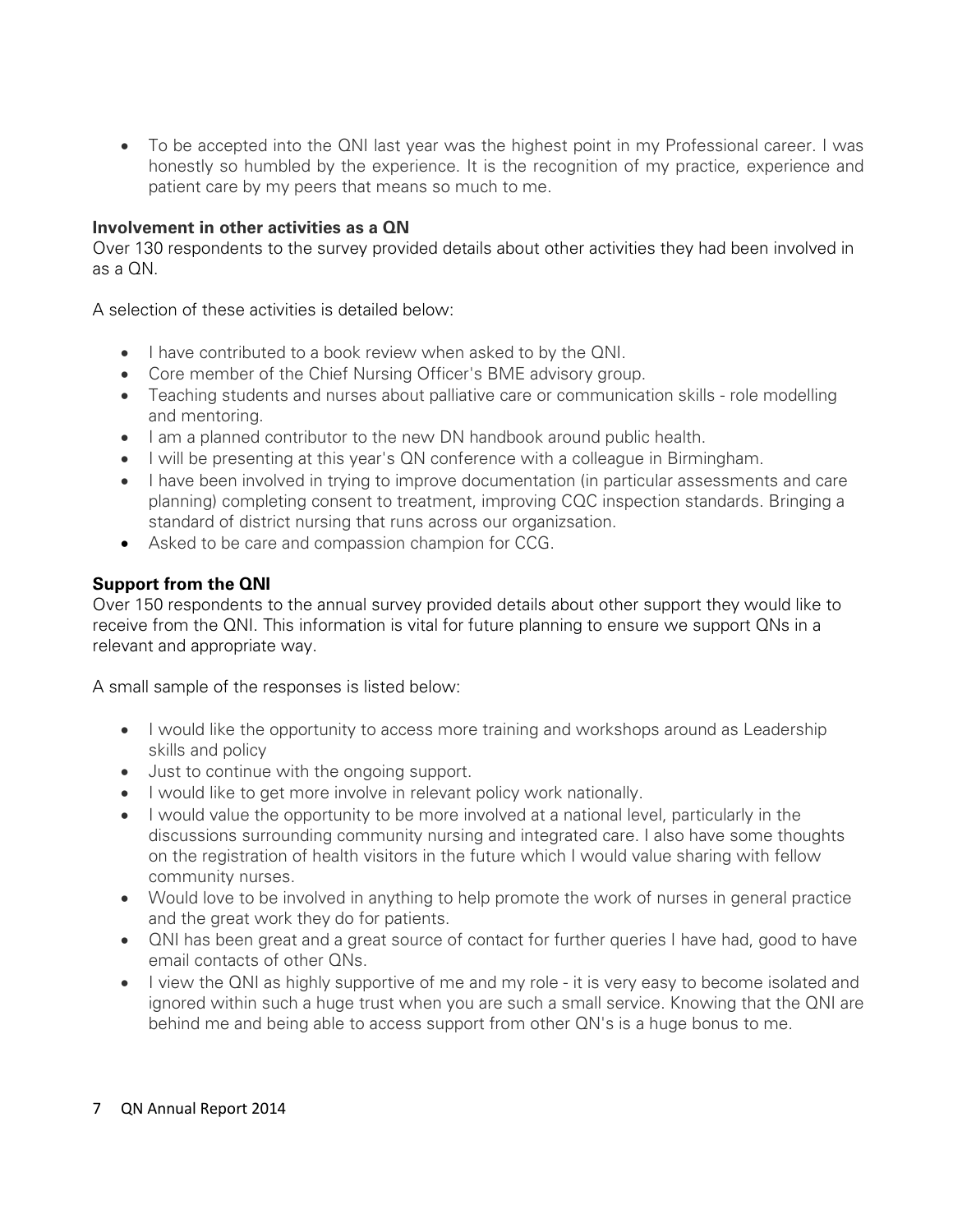# **The National Gardens Scheme (NGS)**



### **Figure (5) - Have you heard of the National gardens Scheme?**

The National Gardens Scheme is QNI's longest running financial supporter and in particular the Queen's Nurse Network. Figure 5 shows that over 95% of the respondents had heard of the National Gardens Scheme.

The respondents were asked whether they had visited an NGS garden over the past year. Around 18% of them have visited a garden with a good portion also indicating their desire to visit an NGS garden this year.

A sample of the responses is listed below:

- Attended open gardens in Buckinghamshire and am determined to visit more this year.
- A close family friend opened his garden for the first time this year. I helped him to prepare his garden (laying chipped bark, clearing and planting) over several months then helped on one of the days with refreshments, selling plants etc. I was very proud to be able to give something back.
- Regularly visit the open gardens in my local area (Harrogate).
- I visited and made myself known to the local garden exhibitors. Appreciating their contribution.
- I have made a conscious effort to encourage others to visit as it is absolutely key that we give some support back.
- We have many locally as I live in the Peak District (some of my patients are also part of the scheme).
- I haven't yet but plan to visit one in May.
- 8 QN Annual Report 2014